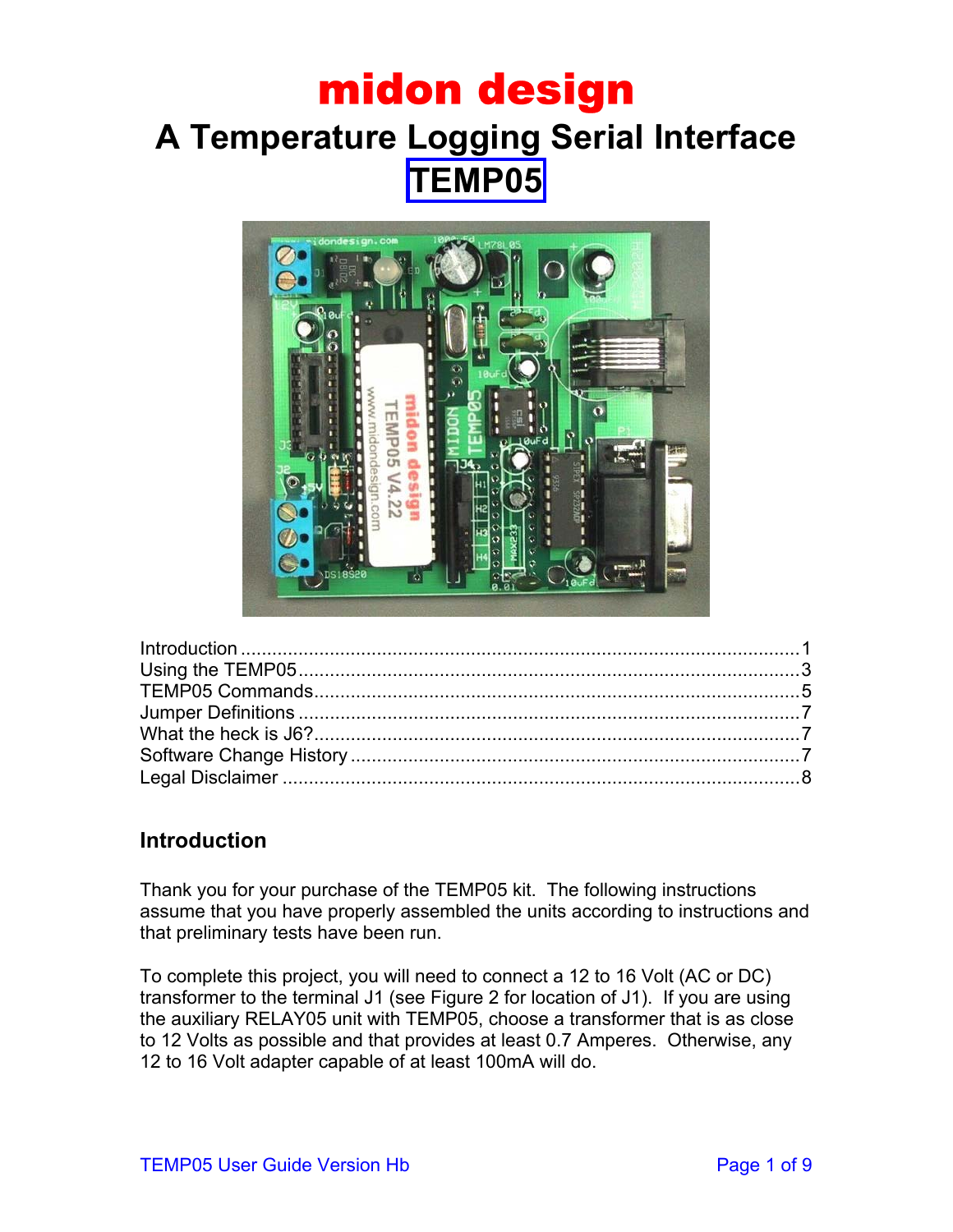If you are using a sensor network of DS1820's for temperature readings, connect them now to connector J2. Only 2 pins of each DS18S20 need be connected, however a connection is required between the VDD and GND pins of the DS1820 if you are using parasitic power. See Figure's 1 and 2 for connections.

On Rev G or higher PCB's, a third terminal on J2 is provided for distributing +5V to the one-wire bus.



#### **Figure 1 DS18S20 Pin-out**

If you are using a Dallas Semiconductor One-Wire Weather Station Version 1, then remove the jumper H1 located on connector J4. Refer to Figure 2 for the location of this jumper. If you are using a Dallas Semiconductor One-Wire Weather Station Version 3, then add jumper to position H3 and make sure that a jumper is also installed in position H1.

If you are using a Dallas Semiconductor Rain Gauge, then remove the jumper H2 located on connector J4. Refer to Figure 2 for the location of this jumper.

If you require stronger signal strength for sensors located far away from the TEMP05, then install a jumper to connector J5 (Note: this is only applicable to software 4.20 or less and PCB's Rev F or lower).

Pre-assembled versions of this project include H1, H2 and J5 jumpers preinserted. J5 is not available on PCB rev G or higher.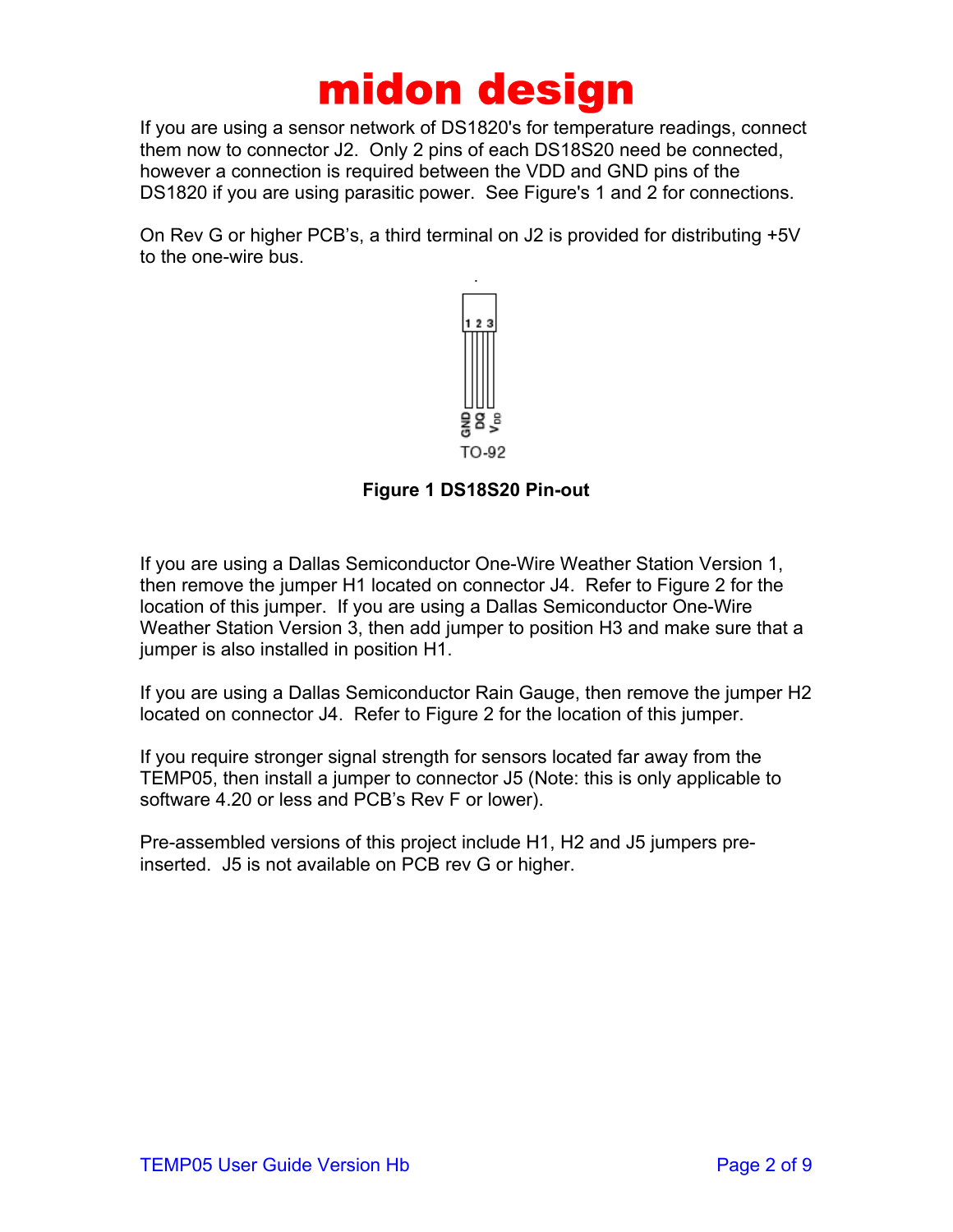



#### <span id="page-2-0"></span>**Using the TEMP05**

Power up the TEMP05 and configure the unit for the devices that you have connected. Connect up a straight-through serial cable between TEMP05's P1 connector and your PC. Open up HyperTerminal (or equivalent terminal emulator program) on your PC. Configure it to 9600 BPS, No parity, 8 bits, 1 start bit and NO hardware handshaking (very important!).

Issue an INI command to configure any connected sensors on the One Wire bus. If you get any error messages, it is most likely a result of a bad connection to the DS1820(s). Verify the connections.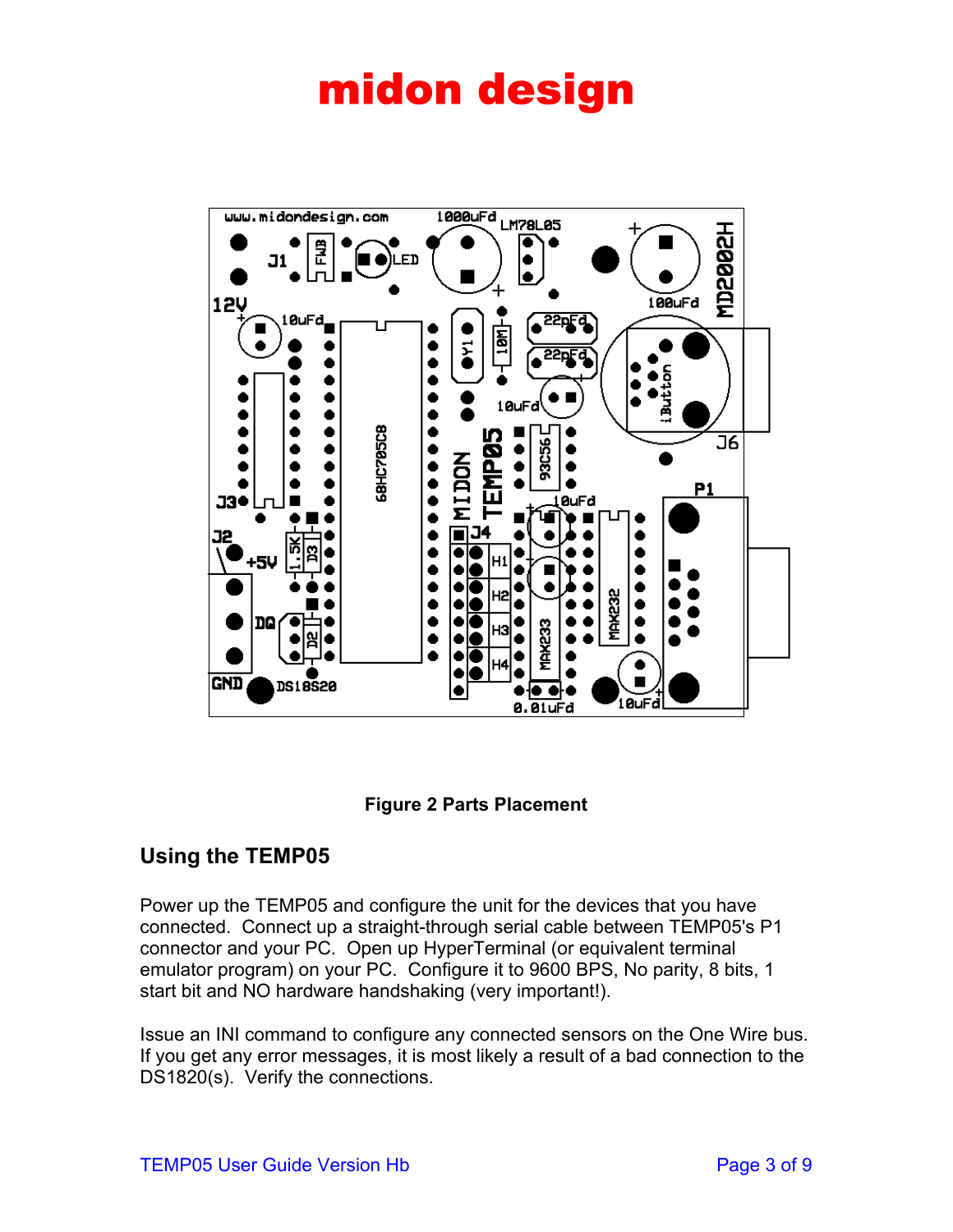Now program the configuration by using the SET command. Just type SET and the program will prompt you for the 2 required settings, logging interval and Fahrenheit/Celsius (F/C) display. Pre-assembled units are pre-configured for 1 minute logging interval and Fahrenheit display.

If you also have a Version 1 One Wire Weather Station (OWWS), connect it up to the one-wire port J2. The setup process for a V1 OWWS is slightly more complex. I recommend that you first configure the OWWS using the Dallas Semiconductor software and instructions provided. If you have the OWWS up and running, shut down the software that is controlling it, locate the file INI.TXT that was generated by that software, and transfer the INI.TXT file to the TEMP05. You can use Hyperterm, or any equivalent communication package, to transfer the file. First issue the ONE command to the TEMP05, followed by an ASCII download of the INI.TXT file. Alternatively, you can simply type in the serial numbers that are in the INI.TXT file. Use the EEP command to enter them. Start at address 0 (use EEP 00).

If you are using the optional rain gauge and a version 1 OWWS, then the INI.TXT file will be truncated before reaching the rain gauge's serial numbers. No problem! Simply issue the INI command (with the rain gauge connected) after installing the weather station. The TEMP05 will locate the rain gauge and set itself up to use it.

If you have a version 3 One Wire Weather Station, installation is significantly simpler. Attach the OWWS to J2. Issue an INI command. Next, issue a NOR command to set the proper direction for North. Done! If you are also using a Rain Gauge, then attach it now and issue another INI command.

If you are using a wind direction sensor (any version), then ensure that the wind direction polarity is set to your requirements. Use the REV command if necessary.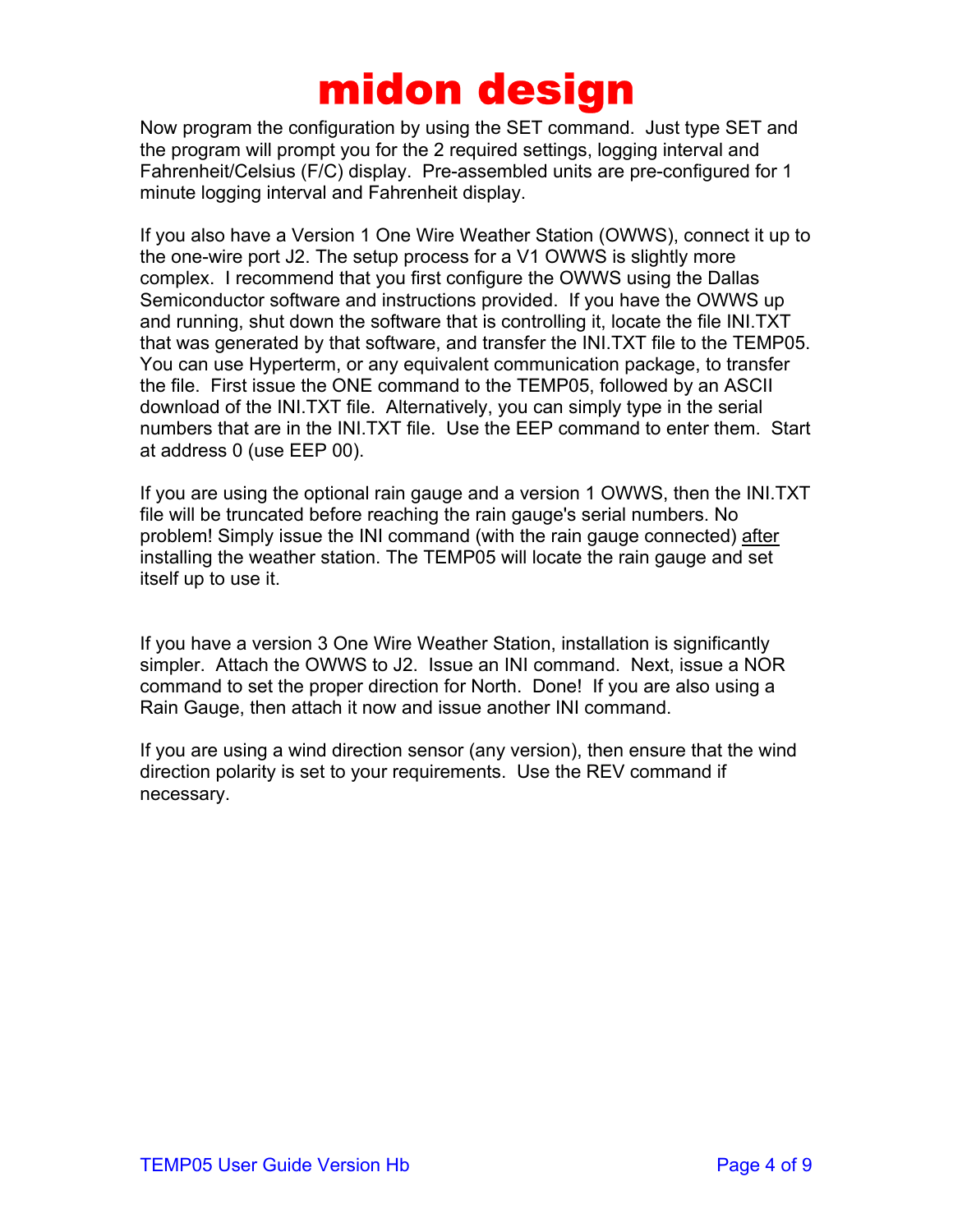#### <span id="page-4-0"></span>**TEMP05 Commands**

#### **Table 1. Commands Available**

| <b>Command</b> | <b>Description</b>                                                                                                                                                                                          | <b>Syntax</b>                                                                                                                                                                          | <b>Available in</b> |
|----------------|-------------------------------------------------------------------------------------------------------------------------------------------------------------------------------------------------------------|----------------------------------------------------------------------------------------------------------------------------------------------------------------------------------------|---------------------|
| <b>CRC</b>     | Check all device checksums                                                                                                                                                                                  | <b>CRC</b>                                                                                                                                                                             | V4.14 or higher     |
| <b>DIS</b>     | Display serial numbers of all<br>configured One-Wire devices                                                                                                                                                | <b>DIS</b>                                                                                                                                                                             | all                 |
| <b>EEP</b>     | Display and change specific<br><b>EEPROM</b> memory locations                                                                                                                                               | EEP <start location=""></start>                                                                                                                                                        | all                 |
| <b>ERA</b>     | <b>Erase the EEPROM</b>                                                                                                                                                                                     | <b>ERA</b>                                                                                                                                                                             | all                 |
| <b>GET</b>     | Obtain and display wind and rain.                                                                                                                                                                           | <b>GET</b>                                                                                                                                                                             | all                 |
| <b>HLP</b>     | Display a list of available commands                                                                                                                                                                        | <b>HLP</b>                                                                                                                                                                             | all                 |
| <b>HUM</b>     | Request and display humidity sensor<br>readings                                                                                                                                                             | <b>HUM</b>                                                                                                                                                                             | V4.14 or higher     |
| INI            | Search for a list of available<br>DS18S20's and rain gauge                                                                                                                                                  | <b>INI</b>                                                                                                                                                                             | all                 |
| <b>MEM</b>     | Display and change specific memory<br>MEM <start location=""><br/>all<br/>locations</start>                                                                                                                 |                                                                                                                                                                                        |                     |
| <b>NOR</b>     | Set North for a One Wire Weather<br><b>NOR</b><br>Station                                                                                                                                                   |                                                                                                                                                                                        | V4.17 or higher     |
| <b>ONE</b>     | Begin receipt of a Dallas<br>Semiconductor V1 One Wire Weather<br>Station INI.TXT file                                                                                                                      | <b>ONE</b>                                                                                                                                                                             | all                 |
| QTY            | Display a count of DS18S20 Sensors                                                                                                                                                                          | QTY                                                                                                                                                                                    | V4.15 or higher     |
| <b>REV</b>     | Will reverse the wind direction to<br>compensate for a reversed board in a<br>One Wire Weather Station. North will<br>stay N, and South will stay S, but East<br>will become W, West will become E,<br>etc. | <b>REV</b>                                                                                                                                                                             | V4.18 or higher     |
| <b>RLB</b>     | Actuate all relays at once                                                                                                                                                                                  | RLB x where $x = an 8$<br>bit binary number<br>representing all<br>relays. The MSB is<br>relays 8 and a 1 turns<br>on a relay.                                                         | V4.17 or higher     |
| <b>RLT</b>     | Set the relay off timer. This timer will<br>turn off all relays y minutes after the<br>last RLYxOn command.                                                                                                 | <b>RLT</b><br>You will be prompted<br>for the relay timer<br>value in decimal<br>minutes.                                                                                              | V4.18 or higher     |
| <b>RLY</b>     | Actuate a specific relay                                                                                                                                                                                    | RLY <relay number=""><br/><on off><br/>where <relay<br><math>number</math> = 1 to 8 or<br/>A for All.<br/><b>RLY S (displays</b><br/>status of all relays)</relay<br></on off></relay> | all                 |
| <b>RST</b>     | Reset the Rain Gauge counter                                                                                                                                                                                | <b>RST</b>                                                                                                                                                                             | all                 |
| <b>SET</b>     | Configure the interval and F/C display<br><b>SET</b><br>all                                                                                                                                                 |                                                                                                                                                                                        |                     |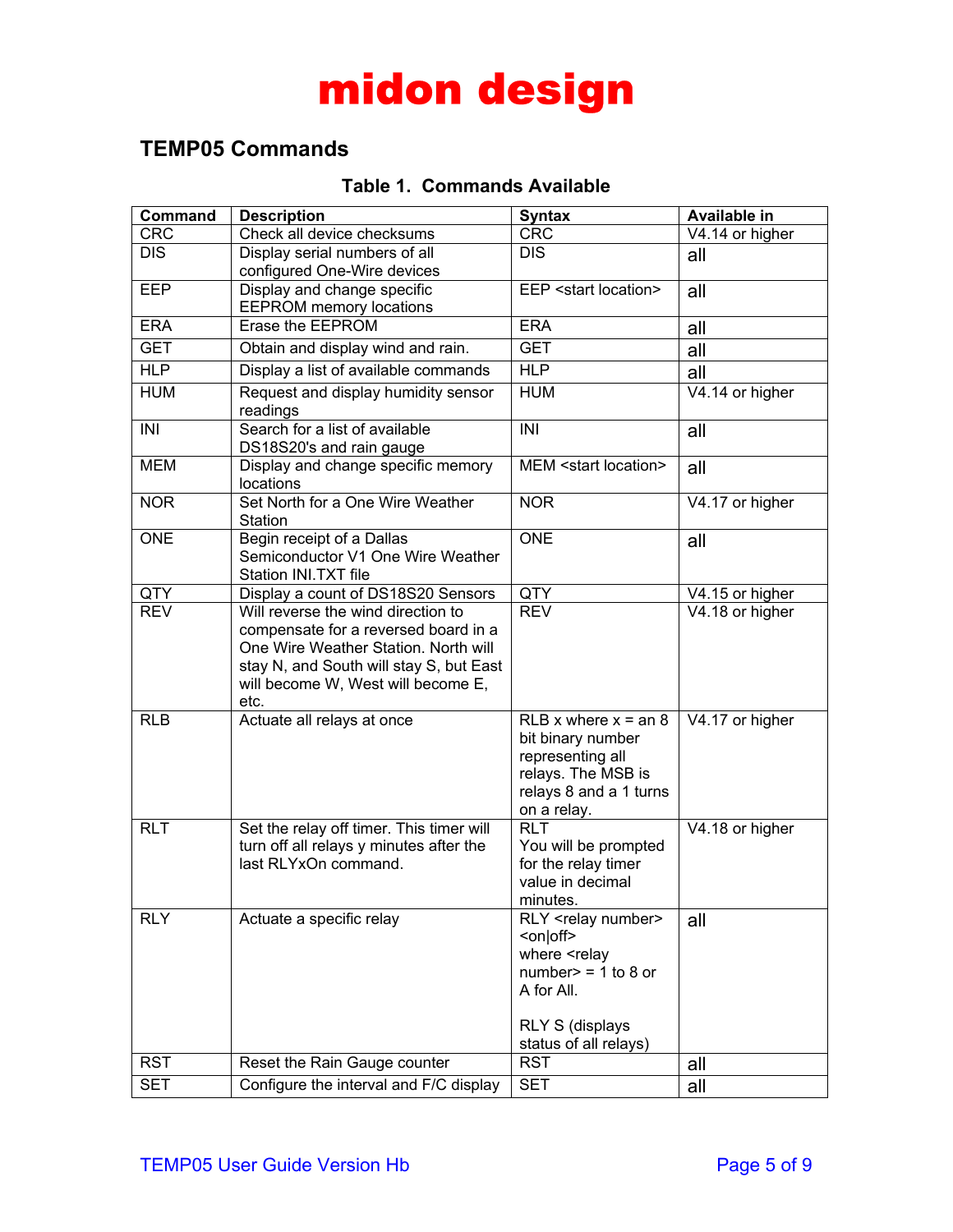| <b>SID</b> | Enables or disables serial number<br>display for the temperature sensors.                                                                    | SID <on off></on off>           | all |
|------------|----------------------------------------------------------------------------------------------------------------------------------------------|---------------------------------|-----|
| <b>TMP</b> | Display temperatures of all connected<br>DS18S20's in either verbose<br>(includes serial numbers) or non-<br>verbose (similar to GET) manner | <b>TMP</b>                      | all |
| <b>VER</b> | Displays the current version of the<br>software loaded                                                                                       | <b>VER</b>                      | all |
| <b>VIE</b> | Display 16 bytes of memory in HEX<br>and ASCII                                                                                               | VIE <start location=""></start> | all |

The MEM and EEP commands can be used for debugging, but I don't recommend this unless you know what the memory locations are used for. If you want to explore the software, please e-mail us for a copy of the listing file. You will need to quote the version number of the software when you request the listing file.



**Figure 3 TEMP05 Schematic Diagram (REV G)**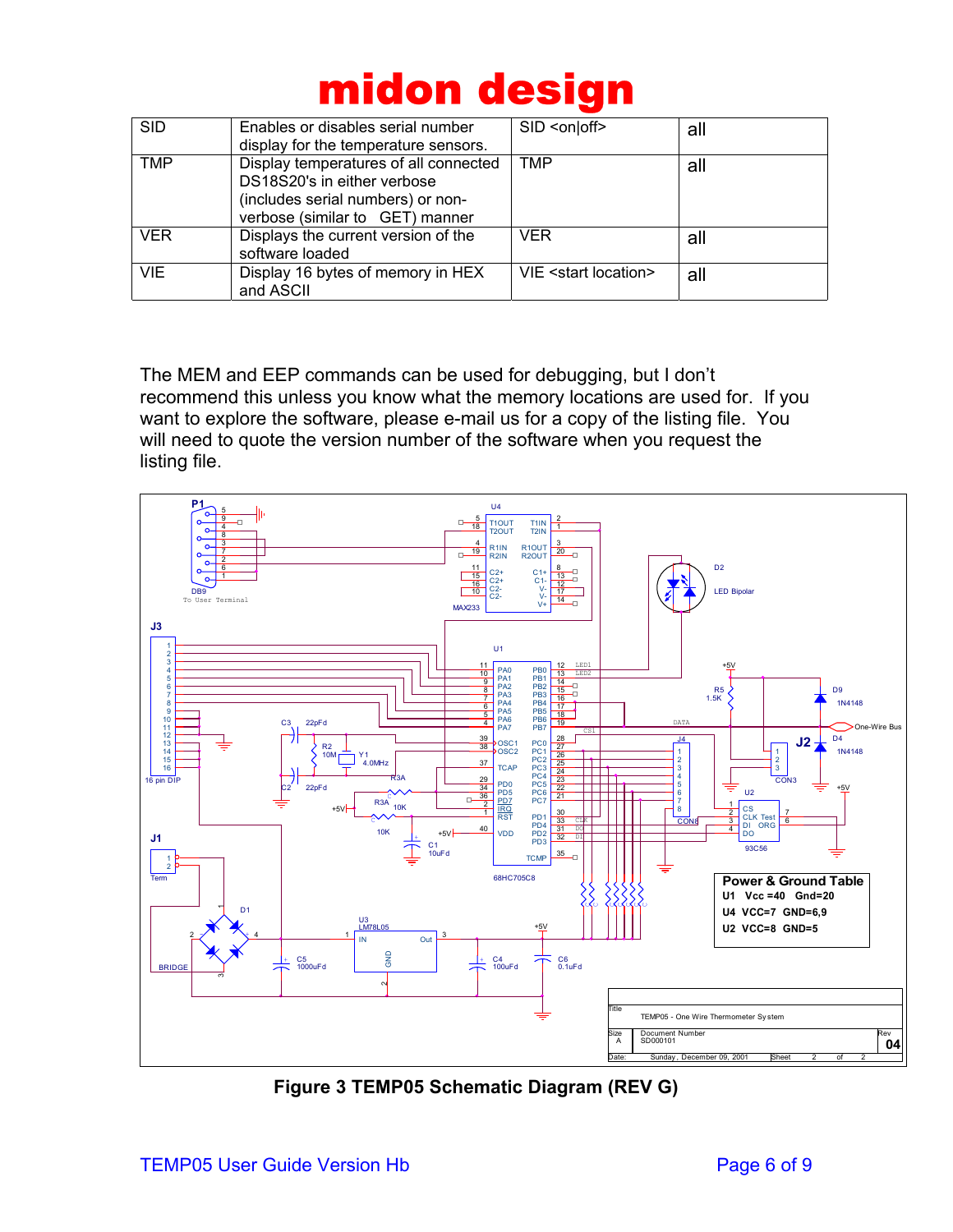#### <span id="page-6-0"></span>**Jumper Definitions**

| Jumper            | <b>Meaning if installed</b> | <b>Meaning if not installed</b>             |
|-------------------|-----------------------------|---------------------------------------------|
| J4 H1             | No V1 OWWS connected        | A V1 OWWS is connected                      |
| J4 H <sub>2</sub> | No Rain Gauge connected     | A Dallas Rain Gauge is connected            |
| J4 H3             | A V3 OWWS is connected      | No V3 OWWS is connected                     |
| J4 H4             | Not defined                 | Not defined                                 |
| J <sub>5</sub>    | Boost drive current         | No Boost current is provided to the sensors |
|                   | available                   |                                             |

*Note: units shipped with V4.21, or higher, software will not include a jumper for J5. The connection will be permanent. PCB's with rev G or higher will not have a Jumper J5.*

*Note: H1 and H3 are mutually inclusive. Here are the valid combinations:*

| H1            | H <sub>3</sub> | Valid?                       |
|---------------|----------------|------------------------------|
| installed     | installed      | Yes - a V3 OWWS is connected |
| installed     | not installed  | Yes - no OWWS is connected   |
| not installed | installed      | <b>NO</b>                    |
| not installed | not installed  | Yes - a V1 OWWS is connected |

#### <span id="page-6-1"></span>**What the heck is J6?**

On rev G or higher PCB's, there is a spot for inserting a RJ-11, RJ-12, or iButton holder. This location is connected to the One Wire bus and can be used for adding connectivity to One Wire busses configured for RJ-11/12 connection. This can also be used, but not at the same time, as a place to insert an iButton. A Dallas/Maxim iButton holder DS9094F is required to use J6 for iButton connection.

#### <span id="page-6-3"></span><span id="page-6-2"></span>**Software Change History**

| <b>Version</b> | <b>Date</b> | <b>Major Changes from Previous Loads</b>              |
|----------------|-------------|-------------------------------------------------------|
| 4.25           | 2/11/02     | Added 93C66 EEPROM capabilities with an auto-         |
|                |             | check on power up for EEPROM type.                    |
| 4.24           | 2/10/02     | Minor tweaks to code size                             |
| 4.23           | 12/15/01    | Added parasitic check and display for DIS and QTY     |
|                |             | commands.                                             |
| 4.22           | 10/26/01    | Fixed HUM command to ensure continuation of           |
|                |             | humidity readings even after an error on one reading. |
| 4.21           | 9/1/2001    | Added support for DS18B20 and DS1822                  |
|                |             | temperature sensors. Added check on OW bus for        |
|                |             | shorts or reversed sensors. QTY command now           |
|                |             | counts DS18S20, DS18B20 and DS1822 sensors            |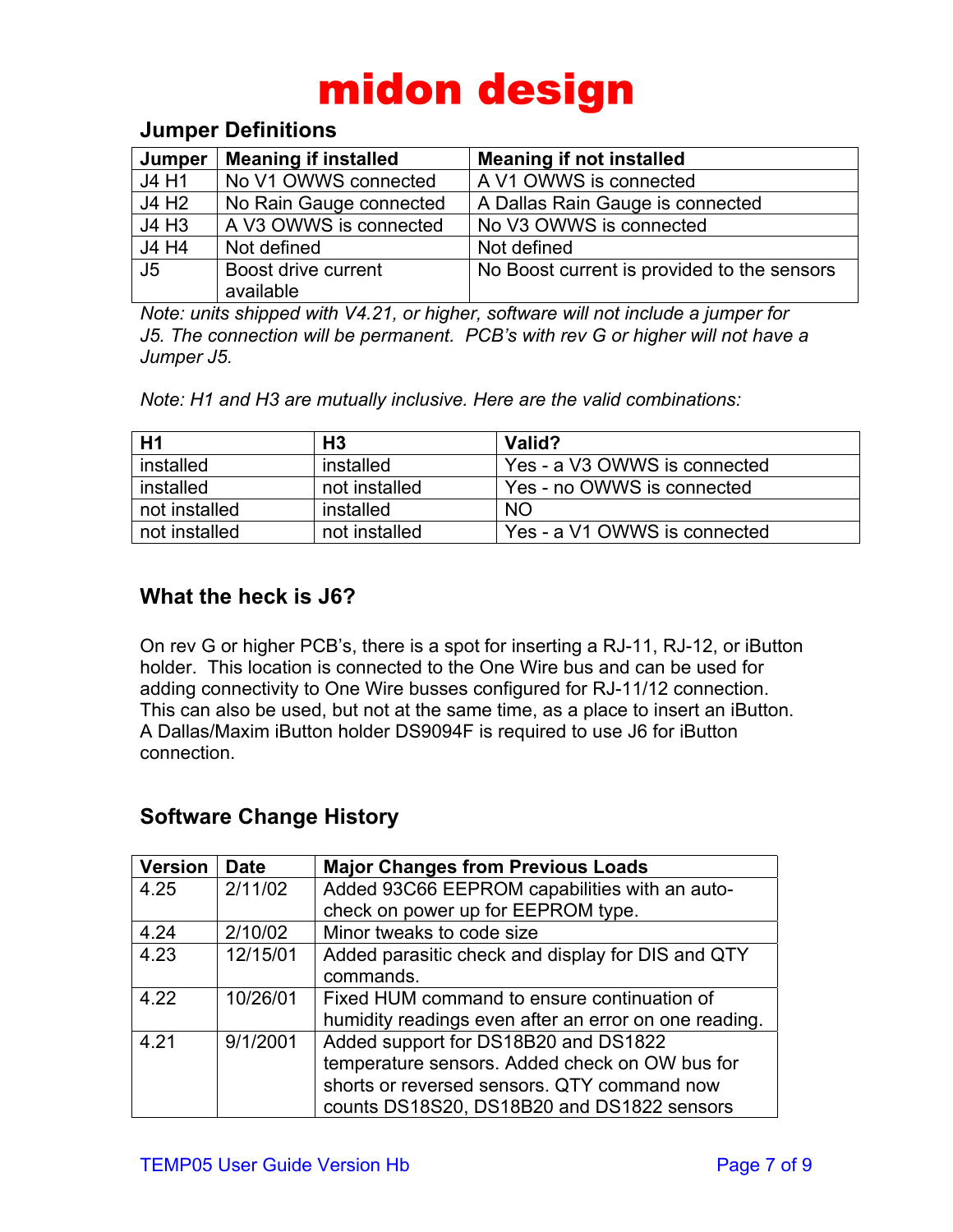|      |          | separately. Changed sensor numbering to start at 1<br>instead of zero.                                                                |
|------|----------|---------------------------------------------------------------------------------------------------------------------------------------|
| 4.20 | 8/30/200 | Fixed bug in 4.19 - will only read 1 humidity sensor.                                                                                 |
| 4.19 | 8/10/200 | Code compaction only                                                                                                                  |
| 4.18 | 7/22/200 | Added REV and RLT commands.                                                                                                           |
| 4.17 | 7/9/2001 | Added support for V3 OWWS by AAG. Added NOR<br>command to set true north on OWWS. Added RLB<br>command to control all Relays at once. |
| 4.16 | 7/7/2001 | Beta version of DS2450 based weather station<br>support                                                                               |
| 4.15 | 6/16/200 | Added QTY command                                                                                                                     |
| 4.14 | 5/27/200 | Added capability of connecting multiple humidity<br>sensors                                                                           |
| 4.13 | 5/12/200 | Added CRC command                                                                                                                     |
| 4.12 | 3/20/200 | Added humidity sensor capability and increased<br>temperature display precision                                                       |

Your comments are appreciated. If you would like to submit feature requests or product recommendations, please e-mail us.

**Please also check the Frequently Asked Questions link on the TEMP05 web page.**

#### **Legal Disclaimer**

**YOUR USE OF THIS PRODUCT IS AT YOUR OWN RISK. YOU ASSUME FULL RESPONSIBILITY AND RISK OF LOSS RESULTING FROM THE USE OF THIS PRODUCT. MIDON DESIGN WILL NOT BE LIABLE FOR ANY DIRECT, SPECIAL, INDIRECT, INCIDENTAL, CONSEQUENTIAL OR PUNITIVE DAMAGES OR ANY OTHER DAMAGES WHATSOEVER, WHETHER IN AN ACTION BASED UPON A STATUTE, CONTRACT, TORT (INCLUDING, WITHOUT LIMITATION NEGLIGENCE) OR OTHERWISE, RELATING TO THE USE OF THIS PRODUCT.**

### **Thank you!**

**mitch@midondesign.com**